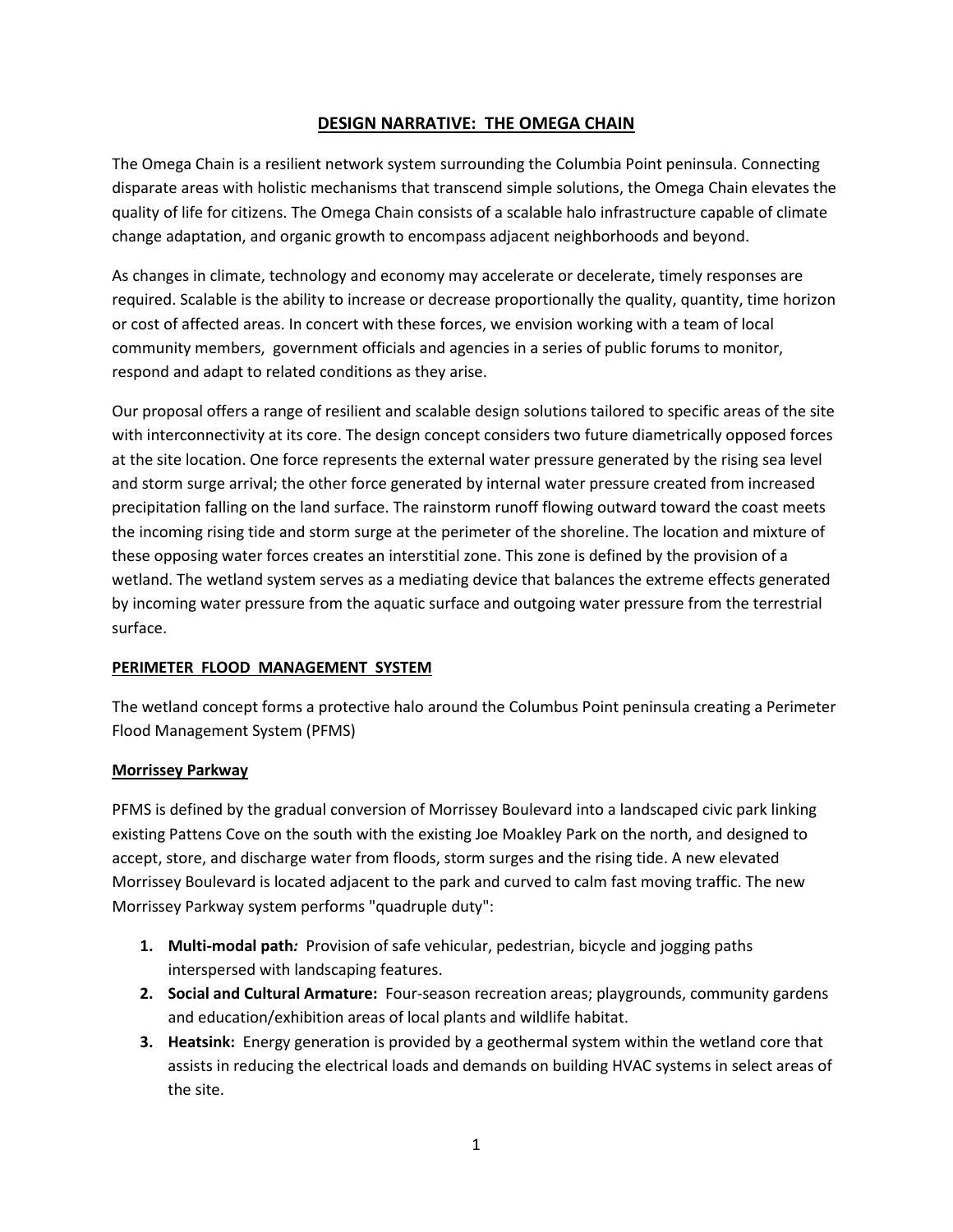### Performance Standards

### **Geothermal System:**

A solar heat pump is used in the summer to remove heat from the building, then transfer this heat to shallow wading pools with fountains. These shallow "program ponds" perform as a recreational center, but also work to dissipate heat through evaporation. Semi-cooled water then travels to the wetland Halo "hot marsh", where moist soils pull heat from the geothermal system, releasing the heat through evapotranspiration within high marsh plantings and into the tidal waters as they rise. The warmed water retreats with the tide to the deeper open water areas and to the sea. Cooler water later returns to absorb more heat in a never-ending natural heat dispersion cycle powered by the Earth and the Moon. In the winter months, the solar heat pump pulls warmth from the "program pond" and ground below to reduce heating needs of the buildings, freezing the shallow pool into a public ice skating rink.

**4. Wetland:** Resilient hydrology featuring integrated saltwater and freshwater systems with zones for managing future tidal swings and conservation activities. A variety of systems are provided for mosquito mitigation as mosquito vector propagation is a consequence of increased temperatures, precipitation and world population.

### Performance Standards

### **Hot Pond:**

Located at the top of the geothermal gradient, the Hot Pond facilitates the stripping of heat from the systems. Solar bubblers and fountains increase the interaction between the water and the air further contributing to the dispersal of heat in the system. The addition of moisture and heat in the soil and in the atmosphere allows for the creation of a lush and near tropical looking environment that is created by vegetation types that withstand the colder climate when needed, but are also responsive atypical conditions that are present because of the geothermal system.

### **Program Pond:**

The program pond utilizes the byproduct as well as the infrastructure while also creating program opportunities depending on the season. When used as heat sink during the cooling cycle, the pond water is heated to comfortable temperature ideal for the integrated Olympic-size natural swimming pool. During the winter the heat pump infrastructure can be co-opted and used to circulate coolant that will allow for the creation of a community skating rink.

### **Bio Filter:**

The Bio Filter captures stormwater from the adjacent development. Depending on the relationship to the hot pond and the heat pump system it may also serve as a heat sink on the upper fresh water end of the gradient. Fresh water riparian edge planting strip out nutrients and sediment as water flows into the upper pool. Emergent and submergent plants also convert excess nutrients out of the water. An intermediate berm planted with the distinct bald cypress and other salt tolerant plants serve as a threshold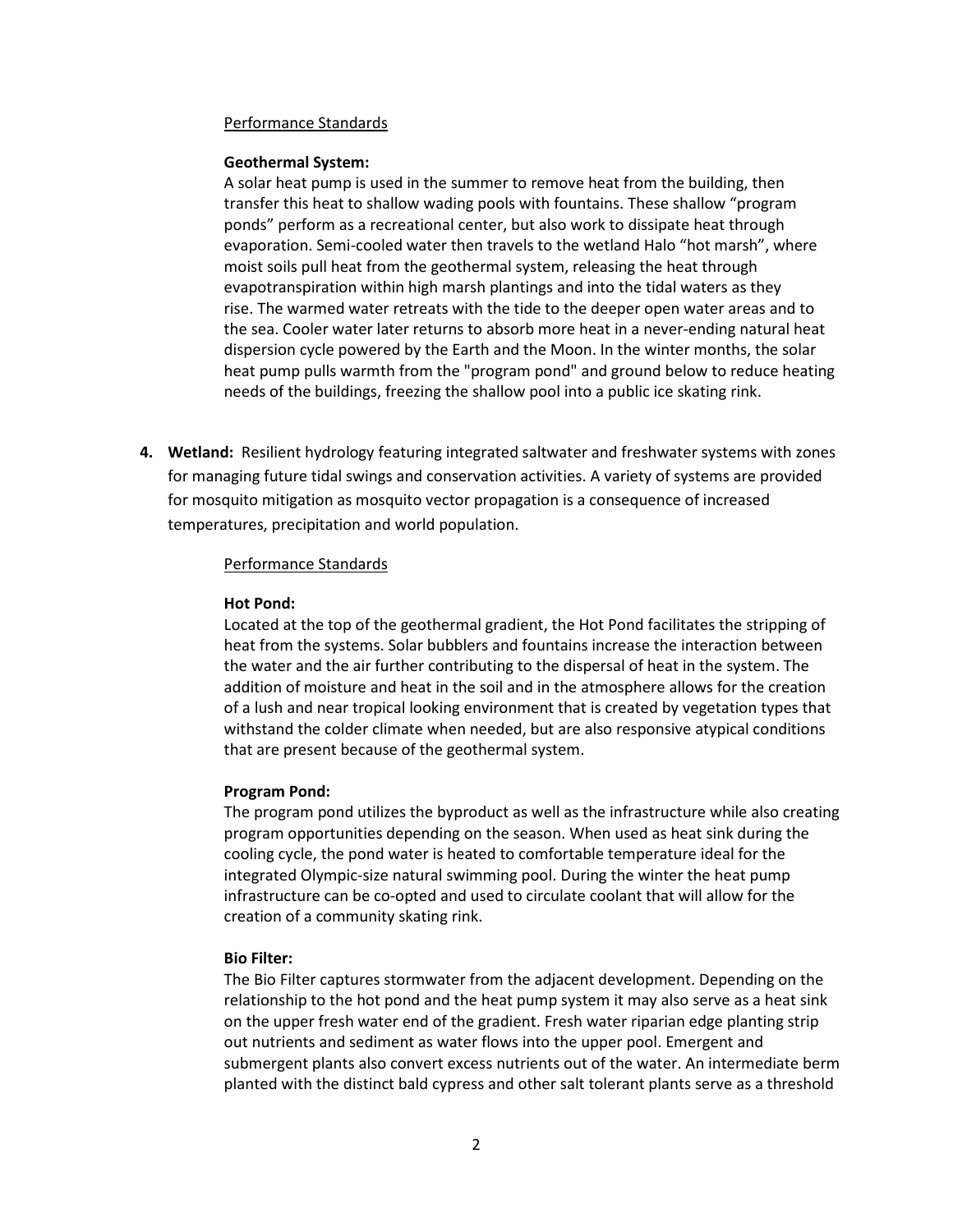between the fresh and saline environments that lets water seep through the soil and ultimately into the salt mash channel.

#### **Salt Marsh Channel:**

The salt marsh channel allows for the polished and cooled water from the upper portions of the hydrological system to flow into the harbor. The salt marsh channel also creates an enriched habitat and a resilient landscape that helps to absorb energy from the water side. The terraced landscape system not only cleans the water from the landward side but also cleans the water brought onto the side via tidal flow.

### **Crib Works Field:**

In order to enrich the current condition of the mud flats and provide habitat we are proposing a series of crib works that will alter the hydrological gradient causing sediment to drop out of the water column and form a series of tidal landforms. As sea level changes the cribs can be expanded further to keep up with the change in the water surface elevation. The structures and forms work to dissipate wave energy during coastal storm events adding an additional level of protection for the point.

#### **Breaking the Mosquito Vector:**

Current engineering practices as well the evolution and subsequent outbreak of mosquito born illnesses have required that people consider how to live with water and control the reproductive vector or the mosquito. There are three major ways in which the cycle can be broken: Biological, Mechanical, and Chemical. While it is anticipated that all three mechanism will get utilized in the future, this design allows for the coopting of mechanical mechanisms used for cooling like solar bubblers and solar fountains for the destruction of egg flotillas early on in the mosquito life cycle. The creation of the habit that supports predatory behavior is also a critical component from the larval phase through the mature and breeding phases. Fish, frogs, birds and bats can all consume large portions of the mosquito stock thus dramatically reducing interactions between birds, horses and humans that can cause the outbreak of such illnesses as Eastern Equine Encephalitis and West Nile Virus. During the transitional period or during abnormal outbreaks, targeted use of species and specific pesticides could also be uses to control the vector. Given the ecological benefit to the newly design living environment, it would be more beneficial to weight the approach toward mechanical and biological control mechanisms.

#### **Hybridized Hydrology**

The hydrological system of the Morrissey Corridor is multifaceted. The system integrates district heating and cooling, community programming, stormwater polishing and habitat enhancement. The Hot Pond and the Program pools strip heat from the geothermal system, while the bio filters clean the district stormwater and create a buffer between fresh and saltwater environs while allowing the cooled water seep into the salt marsh system. The daily tides reinforce the salt marsh regime that serves to protect the land at that zone and clean the harbor.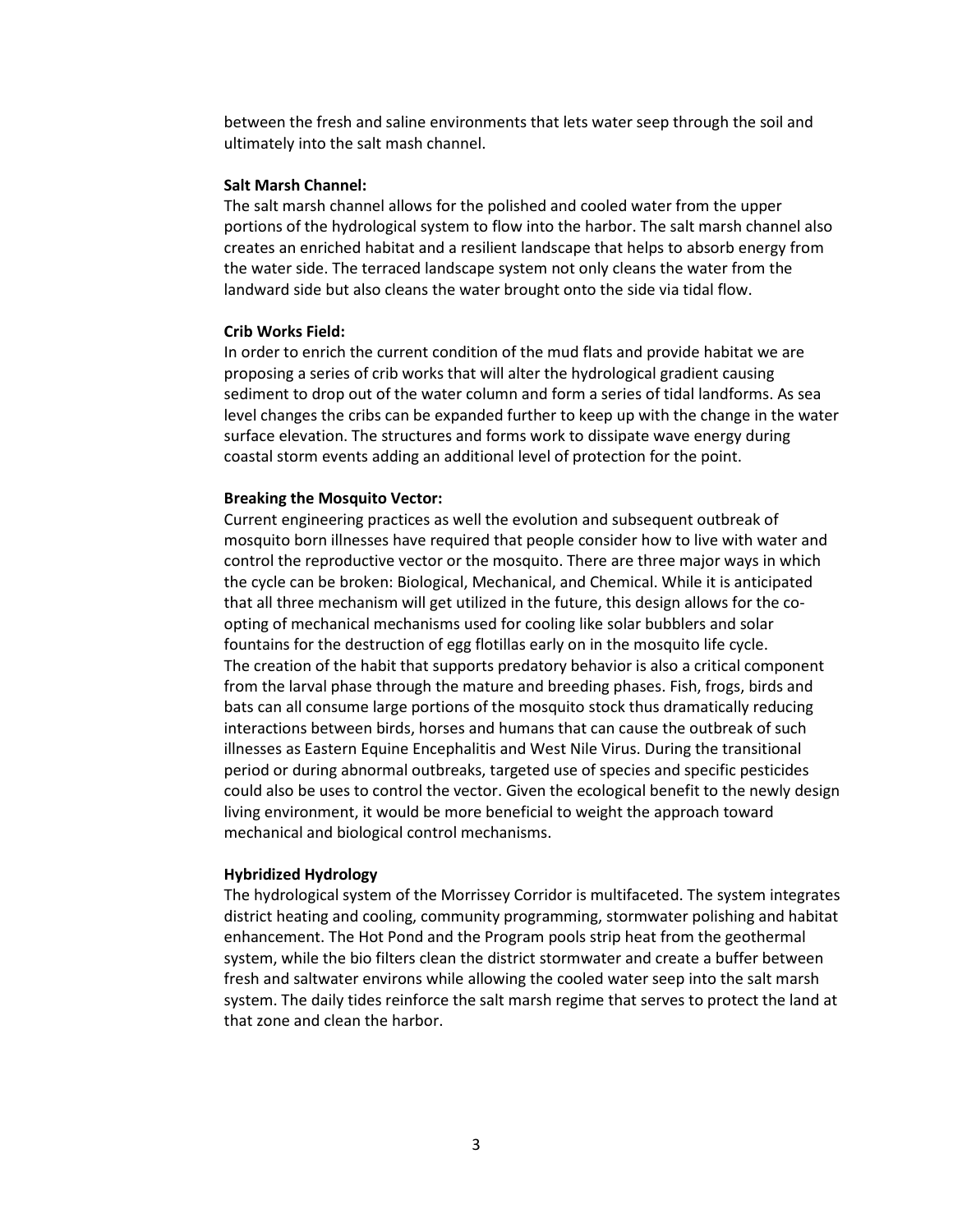# **Coastal Perimeter Edges**

Thematic Zones consisting of: Health & Fitness Park; Relaxation and Meditation Park; Energy Garden; and Knowledge Park.

## **INTERNAL ECO-SYSTEM**

The interior zones of the Columbia Point peninsula features resilient linkages connected to the PFMS. A Central Food Production Axis contains a Community Greenhouse, Emergency Shelter, and Aquaculture Park.

# Mixed-Use Zone Energy and Water

The EcOlympic Village explores concepts of water and energy together to create efficiencies and new ways of using these resources. Rooftop photovoltaic generates power supply for individual building heat pumps, which use the earth to source heating and cooling needs within the "Urban Core" context. Collected district stormwater "wets" the surrounding soil to increase thermal conductivity, improving heating and cooling while minimizing energy from fossil fuel sources. Roof water and treated "grey" water from sinks and showers is captured before it is wasted to underground sewers. This captured water is used to supply irrigation and increase the park vegetation's ability to cool through evapotranspiration. Rainwater is used to supply water to toilets, and heat is absorbed from the internal holding tanks through the greywater capture process. This minimizes water heating needs in the summer, and is used to heat sidewalks in the winter, reducing salt needs to improve quality of runoff. These actions together reduce water pollution, water consumption, and energy use.

## **RESILIENCE DIVIDEND**

To ensure cities comprehend, conceptualize, finance and plan the infrastructure needs of tomorrow, a change in mind-set is required. The following steps serve as a preliminary guide to attaining these goals.

- 1. Avoid reacting only to the last disaster, and instead anticipate future threats and changes. However, it is important to recognize that no matter how much we plan and predict major disruptions, infrastructure failure is sometimes unavoidable given the increasing severity of stresses and pressures to our systems.
- 2. Move from failsafe to failing safely. Build a mechanism for infrastructure to fail safely in order to minimize disruption that can ripple across systems. Resilient systems can be layered with redundant fortification and absorption systems to counter future sea level rise and storm surge. Another method is by controlling regional electrical failure. By utilizing smart-grid technology, it can decouple and delink parts of the electrical grid during future outages. In addition, local utility companies can install smart-switch technology which can isolate areas where disruption occurs and limit widespread failure.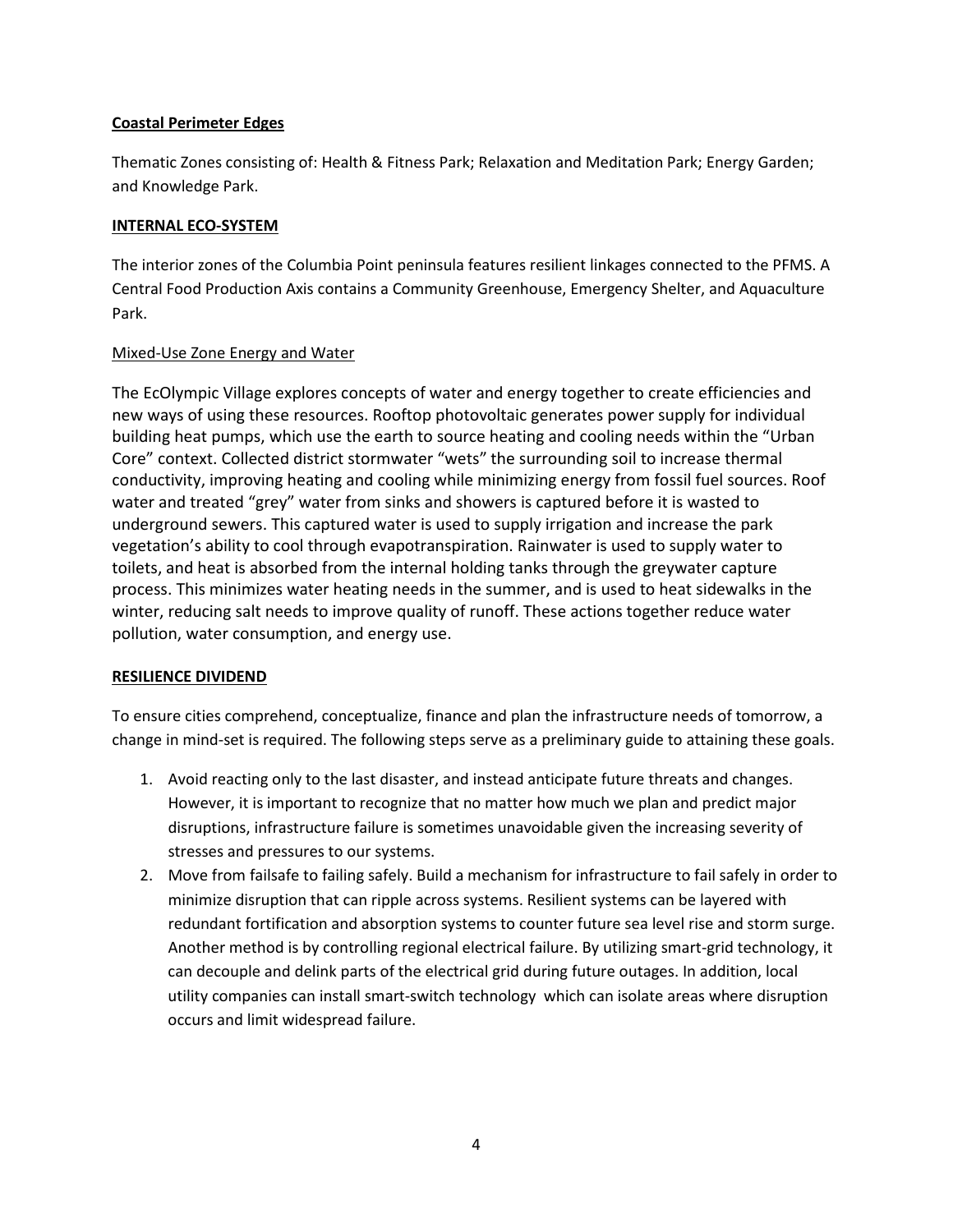3. Expand expectations of the sources of funding for infrastructure. Traditionally, infrastructure has been often viewed as government's responsibility. However, the resilience of local business is also intertwined with the resilience of the community, so the private sector has a clear interest and responsibility to participate in this endeavor.

To attract more private-sector capital, consider developing initiatives such as those used in Chicago, Washington, Oregon and British Columbia that established 'Infrastructure Banks' and 'Infrastructure Exchange' to implement a partnership of government, community, business and non-profit groups. To better integrate infrastructure projects for public good with the needs of the private sector, a new form of public-private partnership can be created to help package portfolios of investments. With these methods, infrastructure investments can achieve multiple wins, defining the 'Resiliency Dividend'.

With a team supported by leading architecture, engineering, legal and financing firms, cities will be able to use public resources more efficiently to leverage private investments in resilient infrastructure. Thus, financing, planning and implementing solutions that help people city and neighborhood systems rebound more quickly from disaster, can help spur economic development, job creation, environmental sustainability, and social cohesion between adverse climate change events.

## **TRANSIT SYSTEMS**

### **MBTA Railway, Vehicular and Pedestrian System**

By transforming energy to move people, the Massachusetts Skyway presents a bold infrastructure solution to power new methods of transit. The Skyway is composed three levels of transportation and three levels of energy generation: a refurbished commuter rail system, an inbound and outbound elevated light rail, and an inbound and outbound high-occupancy vehicle / zero-emissions tollway. These transportation systems are supported both structurally and electrically by textured solar panels along the tollway, wind turbines and their spire supports, and trains retrofitted with regenerative braking systems. The commuter rail follows similar pathways as today's route, but is elevated above the surface, allowing for new connections to Morrissey Boulevard and protecting the new systems from high water and snowfall conditions in the future.

The new elevated light rail eliminates track flooding concerns and creates a reliable, resilient connection between Boston's South Station and the bourgeoning new communities at the Seaport and South Boston waterfront. The new light rail begins at Braintree Station and replaces red line service with express service to the new Savin Hill Skypark Station, which also receives local red line service from Ashmont/Mattapan and Quincy Adams, transforming the existing Savin Hill Station, JFK/UMASS Station and ground level tracks between these two stations to an exciting destination retail and commuter hub. This new retail zone creates opportunities for non-fare revenue for the MBTA both at the Savin Hill Skypark and JFK/UMASS stations, along with the existing land previously occupied by at-grade track, pairing long-term lease revenue along with electrical generation and toll collection from the new HOV lanes to fund the project's capital expenses.